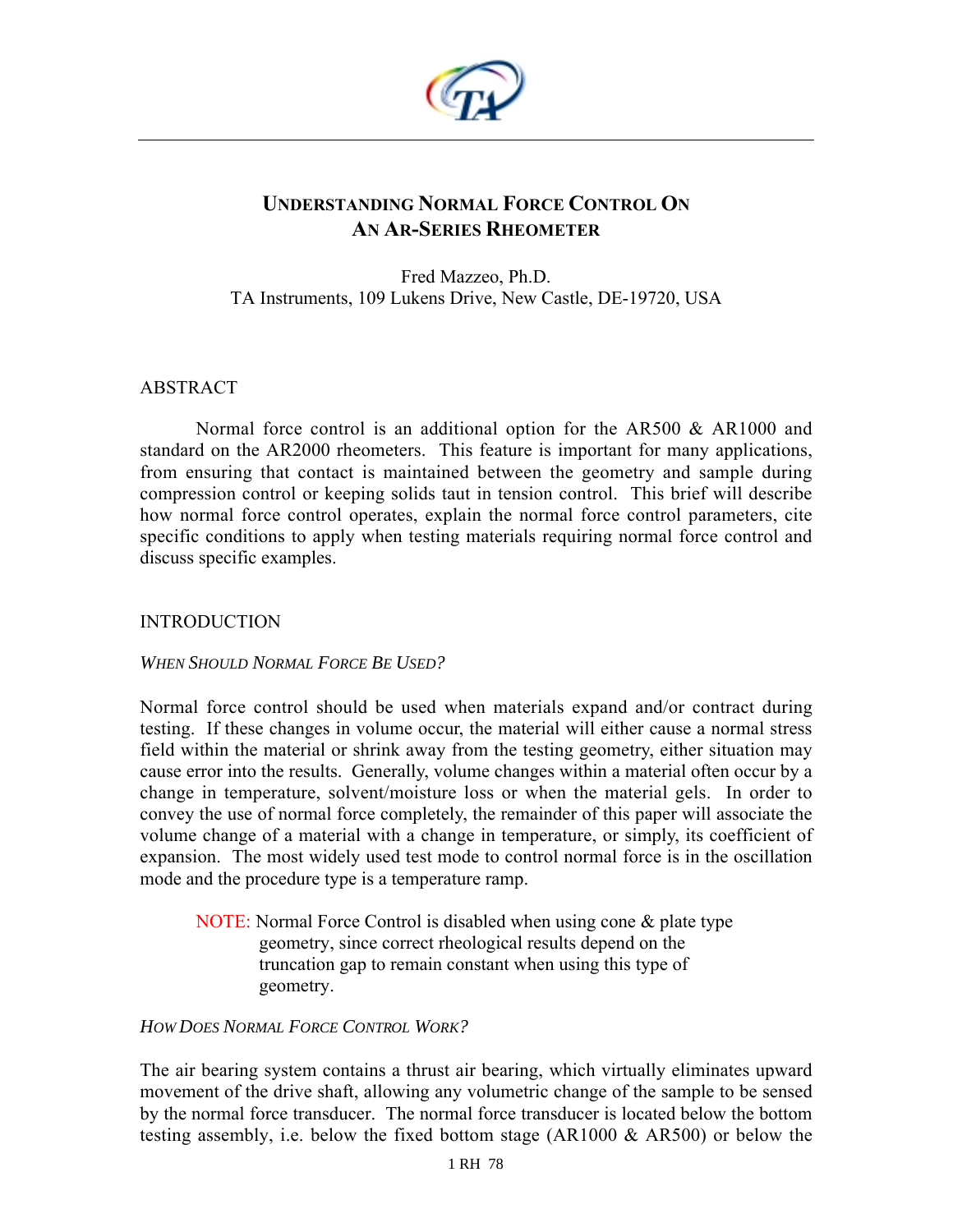Smart Swap  $\triangleright$  connector (AR2000). When the material undergoes a change in volume, assuming the material is stiff enough to translate the resultant force, the normal force transducer will detect a change in normal force and the linear ball slide will increase or decrease the gap accordingly. This will result in the normal force conditions, set-up prior to the start of the procedure, to be maintained.

NOTE: During the oscillation normal force control is disabled. When the oscillation has completed, all data is collected and the normal force will be adjusted accordingly

## CONTROLLING NORMAL FORCE

Normal force can be activated on either a *Global/Macroscopic* scale, maintaining the specified conditions prior to, during and after the testing, or *Microscopic* scale, maintaining the specified conditions when the test is started.

## *Global/Macroscopic Control*

In order to activate normal force control after loading the sample and prior to the start of the procedure, the user must either go to the main tool bar and choose Instrument>Normal Force>Control Normal Force or view the Instrument status page by choosing  $\frac{1}{\sqrt{1-\frac{1}{\sqrt{1-\frac{1}{\sqrt{1-\frac{1}{\sqrt{1-\frac{1}{\sqrt{1-\frac{1}{\sqrt{1-\frac{1}{\sqrt{1-\frac{1}{\sqrt{1-\frac{1}{\sqrt{1-\frac{1}{\sqrt{1-\frac{1}{\sqrt{1-\frac{1}{\sqrt{1-\frac{1}{\sqrt{1-\frac{1}{\sqrt{1-\frac{1}{\sqrt{1-\frac{1}{\sqrt{1-\frac{1}{\sqrt{1-\frac{1}{\sqrt{1-\frac{1}{\sqrt{1-\frac{1}{\sqrt{1-\frac{1}{\sqrt{1-\frac{1}{\sqrt{1-\frac{1}{\sqrt{1-\frac{1$ button.

NOTE: This NFC button is only active when the Instrument Status page is viewed.

## *Microscopic Control*

The normal force control can be automatically turned on at the instant the procedure is started by activating it in the conditioning step under the Normal force tab, shown in Figure 1. In order for microscopic control to be activated, the box labeled 'Use current instrument settings' must be unchecked, and check the box 'Active'.





## *Global/Macroscopic to Microscopic Control*

Another method to control normal force is to activate both the global/macroscopic mode and the microscopic control with different control conditions. This will automatically change the normal force settings from global/macroscopic control to microscopic control.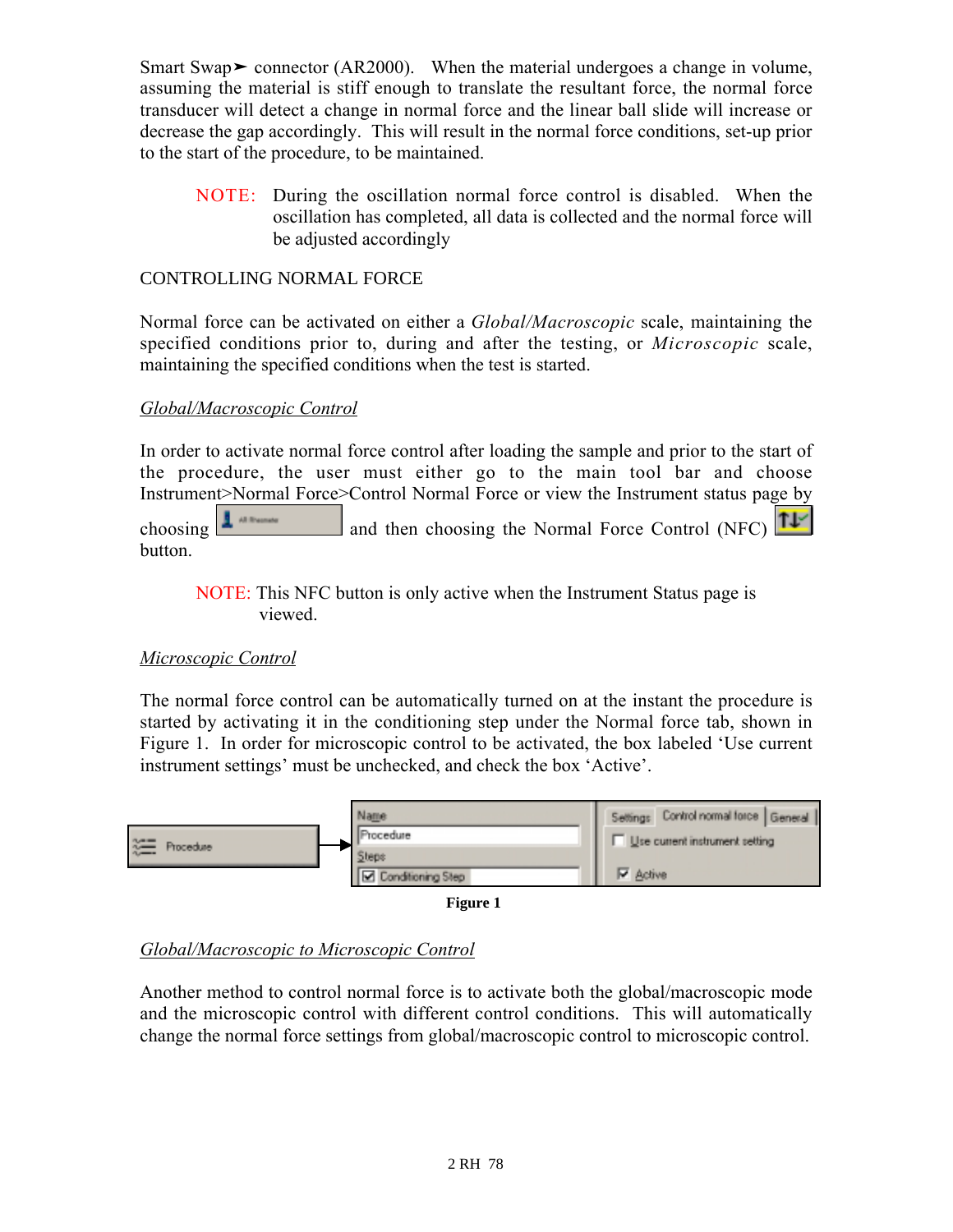## *Turning off Global/Macroscopic Control when the Test is started*

The global/macroscopic control can be automatically turned off when the procedure is started by de-selecting both the 'Use current instrument setting' and the 'Active' boxes located within the conditioning step of the procedure.

### *Control Settings*

Upon performing either global/macroscopic or microscopic control, the following choices will appear (Figure 2).



**Figure 2**

In order to activate the normal force control, the 'Active' box must be selected. The 'Normal force' box is where the user can set the value applied to the sample by the rheometer. The 'Normal force tolerance' is the allowed normal force range the force value can vary without any adjustment of the instrument. The 'Gap change limit down' and 'Gap change limit up' is the amount, in micrometers, that the head will move to maintain the set force value. Once either of these limits is exceeded, normal force control will be temporarily de-activated. To determine the allowable range that the instrument will travel to control normal force, one must add or subtract the up and down limits, respectively, from the current gap value when the normal force control is activated, in either the Global/Macroscopic or the Microscopic mode. If it is necessary to apply the 'Normal force' immediately, check the box 'Set initial value'. If unchecked, the normal force will be only controlled within the tolerance window.

The section labeled 'Action when outside the range' maintains the normal force within the tolerance range while the normal force control is activated. 'Return to initial value' maintains the value set in the 'Normal force' box at all times. The 'Return to window' selection allows the instrument to maintain a value of 'Normal force' plus or minus the 'Normal force tolerance' (this option is recommended to use). The last section shows an option to either control the normal force in 'Tension' or in 'Compression'. This setting will apply the force either in an upward or downward direction, respectively. A negative force will signify a tensile force and a positive force signifies a compressive force, when viewed within the software.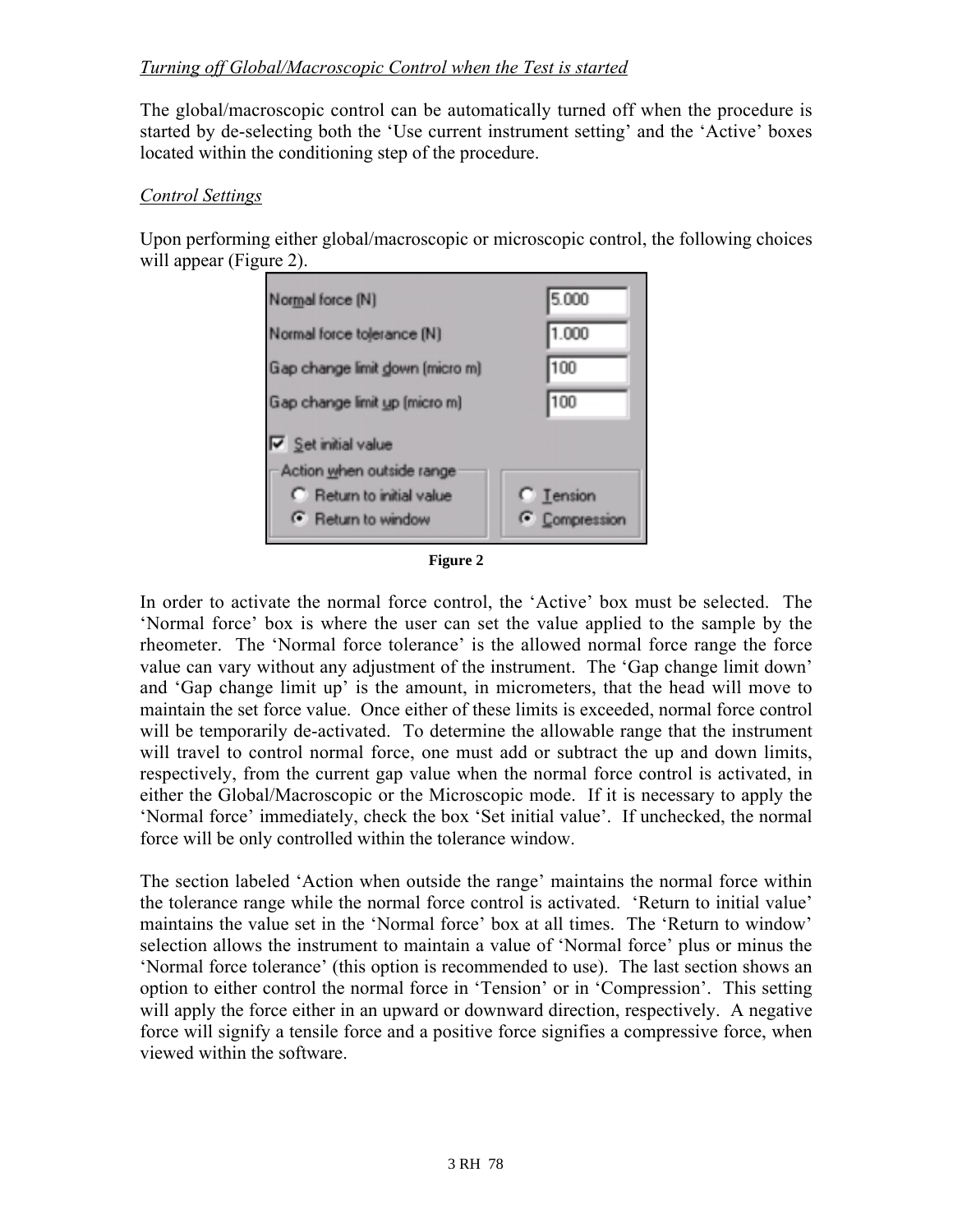## GENERAL NORMAL FORCE CONTROL CONDITIONS

| Sample Type                                       | Normal Force | Normal Force<br>Tolerance | Gap change<br>(Down) | Gap change<br>(Up) |
|---------------------------------------------------|--------------|---------------------------|----------------------|--------------------|
| Soft<br>thermoplastic<br>above Tg $@$ RT-         | 2N           | 1.75 <sub>N</sub>         | 2000 microns         | 5000 microns       |
| <b>Stiff</b><br>thermoplastic<br>below Tg $@$ RT- | 2N           | 1.75 N                    | 2000 microns         | 5000 microns       |
| Elastomer<br>above Tg $\omega$ RT-                | 1 N          | 0.5 <sub>N</sub>          | 2000 microns         | 5000 microns       |
| Stiff thermoset<br>below Tg $@$ RT <sup>-1</sup>  | 5 N          | 4 N                       | 1000 microns         | 5000 microns       |

|  | Table I: Recommended Values for Torsion (Tension Mode) <sup>®</sup> |  |  |  |  |
|--|---------------------------------------------------------------------|--|--|--|--|
|--|---------------------------------------------------------------------|--|--|--|--|

Table II: Recommended Values for Parallel Plate (Compression Mode)<sup>❷</sup>

| Sample Type                 | Normal Force     | Force<br>Normal | Gap change      | Gap change      |  |
|-----------------------------|------------------|-----------------|-----------------|-----------------|--|
|                             |                  | Tolerance       | (Down)          | (Up)            |  |
| Isothermal test-            | l N              | 0.2N            | $10 - 15\%$ gap | $10 - 15\%$ gap |  |
| Cure                        | 5 N              | 6 N             | $10 - 15\%$ gap | $10 - 15\%$ gap |  |
| (Starts as solid) $-$       |                  |                 |                 |                 |  |
| Cure<br>(Starts as liquid)* | 0.5 <sub>N</sub> | 2 N             | $10 - 15\%$ gap | $10 - 15\%$ gap |  |
| $PSA*$                      | - N              | 3 N             | 10 -15% gap     | $10 - 15\%$ gap |  |

 $\,^{\bullet}\,$  NF CONDITIONS ARE SHOWN AS EXAMPLES AND MAY NEED ADJUSTMENT BASED ON THE FIRST SET OF RESULTS

- SET INITIAL VALUE

\* DO NOT SET THE INITIAL VALUE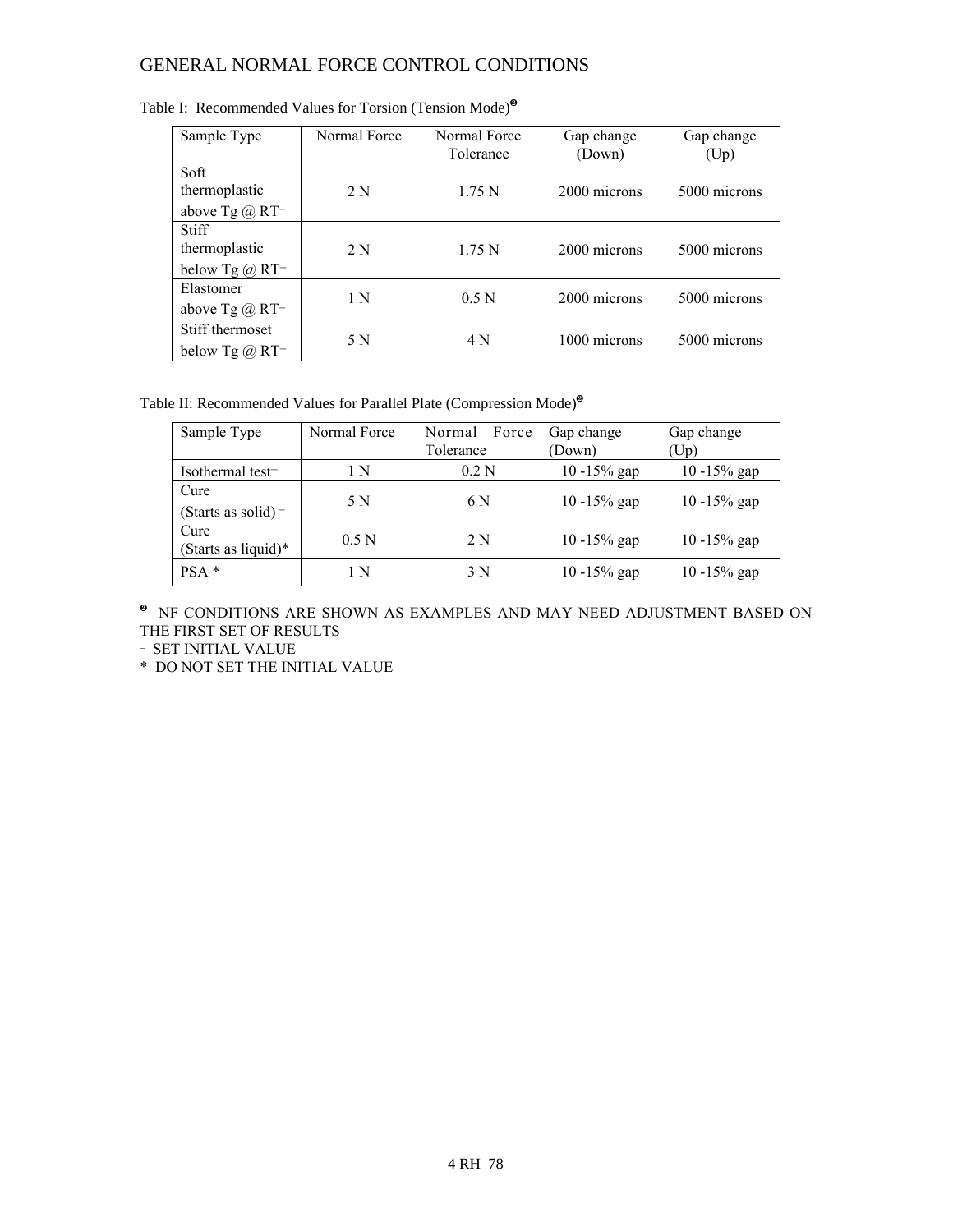## EXAMPLES

### *Measuring Samples in Tension*

Figure 3 shows an oscillatory temperature ramp on ABS performed at  $5^{\circ}$ C/min, frequency = 1 Hz, Strain =  $0.025\%$  under a tensile normal force control of 3.0 N  $\odot$  2.5N with up and down limits equal to  $2000\text{Om}$ . The thick dashed line indicates  $-3.0$  N while the thin dashed line shows the upper tolerance limit equal to 0.5N. In this example, the normal force tolerances were exceeded during most of the test; this is explained in the endnote<sup>\*</sup>. In order to achieve stored normal force data within the programmed conditions, one may consider using a slower ramp rate and a higher frequency.

The test was set to begin at a temperature of  $-125^{\circ}$ C using the global/macroscopic mode activated after loading at room temperature. The glassy region for the ABS is found between -125 $\degree$ C and  $\sim$  -100 $\degree$ C and the need for normal force control is shown. During the glass transition, the coefficient of thermal expansion increases, which results in a larger increase in the sample dimensions. This transition increases the amount of deflection on the normal force gauge and the normal force value increases at a much larger rate, much faster than instrument can control the normal force. This results in a faster gap change in this region, shown by the change in slope of gap vs. temperature. Once the transition is complete, the rheometer regains control of the normal force conditions. This large increase in the value of the normal force is again shown as the ABS sample begins to soften, shown by the dramatic decrease in G'.

During this transition, the ability for the lower modulus material to deflect the strain gauge is less, and the normal force conditions are easily achieved. Since the conditions of normal force are met, the gap will not increase, shown by the constant gap value over the temperature range between 120°C-170°C. Beyond 170°C the normal force begins to rise and normal force control is again activated, shown by the large increase in gap.

At approximately 185°C, the gap remains constant, while the normal force is increasing beyond the set conditions. This is because the normal force control is de-activated, as the gap change limit up value has now been exceeded. This sample was loaded at room temperature and normal force control was then activated. At this time, the current gap was approximately 45900Om. This gap value when the normal force control was activated is taken as the point to add or subtract the up and down limits within the programmed conditions. The up and down limits were set to 2000❍m each, in this case. This explains why normal force control was de-activated at ~47900Om.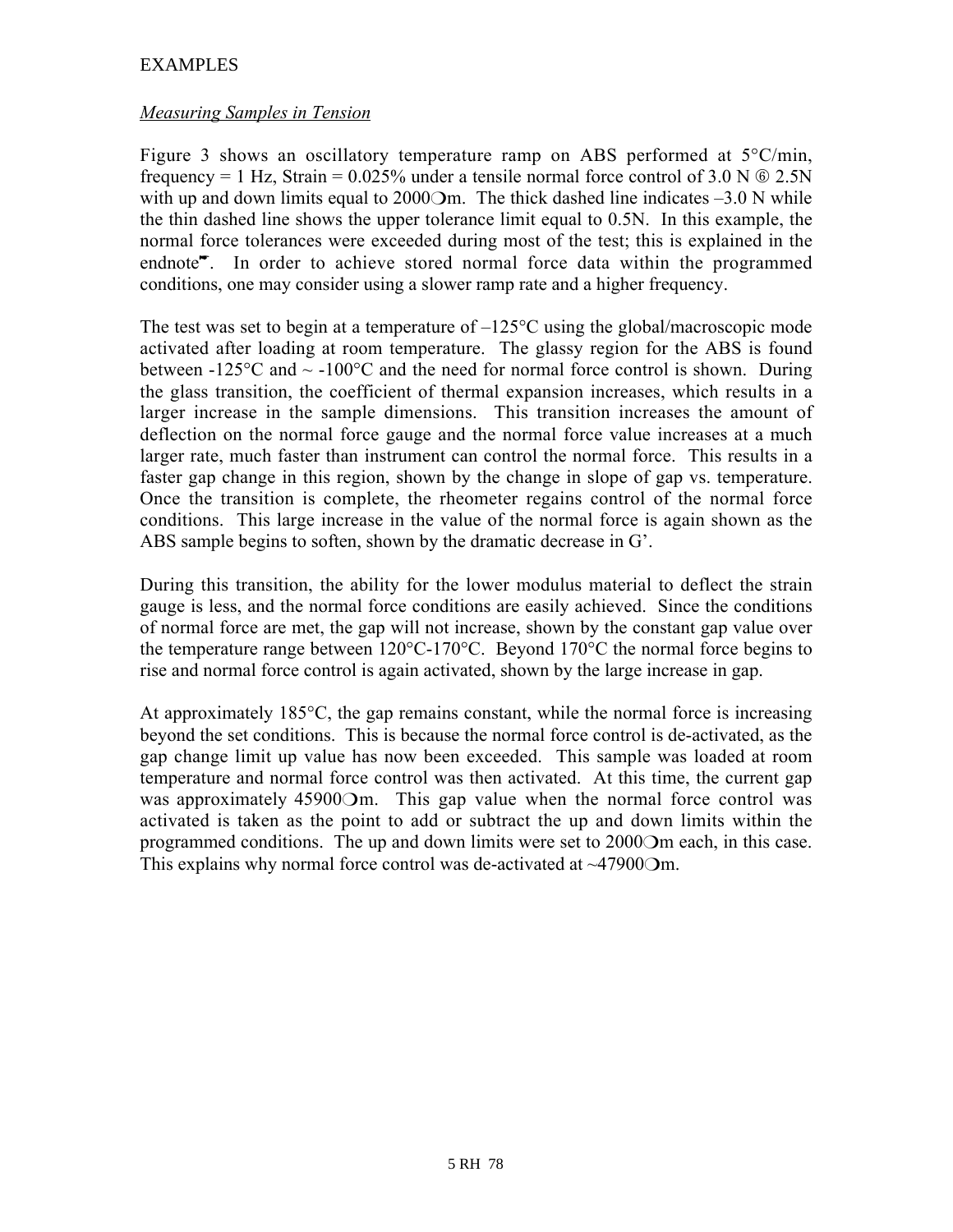

**Figure 3**

#### *Measuring Samples in Compression*

Samples that exhibit contraction throughout the experiment will move away from the measuring plate geometry or when using the torsion assembly. Therefore, it is necessary to use normal force control in the compression mode. The normal force conditions for the powder resin cure, shown in Figure 4, are  $10.0 \text{ N} \odot 1.0 \text{ N}$  with up and down limits equal to 5000 $O$ m and 100 $O$ m, respectively. This option to set the initial value was selected.

Once the test began, the normal force was adjusted to meet the upper tolerance range of 11.0 N of force. As the temperature was increased, the material began to soften at about 53°C. The gap was adjusted accordingly to maintain the normal force conditions up to  $\sim 65^{\circ}$ C. (Please refer to the endnote, which explains why the normal force appears to be outside of normal force control tolerances $\blacktriangleright$ .) At ~65°C, the normal force control is deactivated, since the gap change down limit in the NFC conditions was exceeded. This prevented the material from being pushed out of the gap as it softened. Between  $\sim 65^{\circ}$ C and  $\sim$ 115 $\degree$ C, the gap change rate is due to the gap-compensation correction. This correction accounts for the expansion of the measuring devices as the temperature is changed.

At  $\sim$ 100 $\degree$ C, the powder resin begins to cure, shown by an increase in the elastic modulus, G'. During the cure, the material begins to expand shown by an increase in the normal force, even though gap-compensation is activated. However, since the normal force control is de-activated because the down limit was exceeded, the gap change continues to follow the gap-compensation correction factor. This continues until the normal force